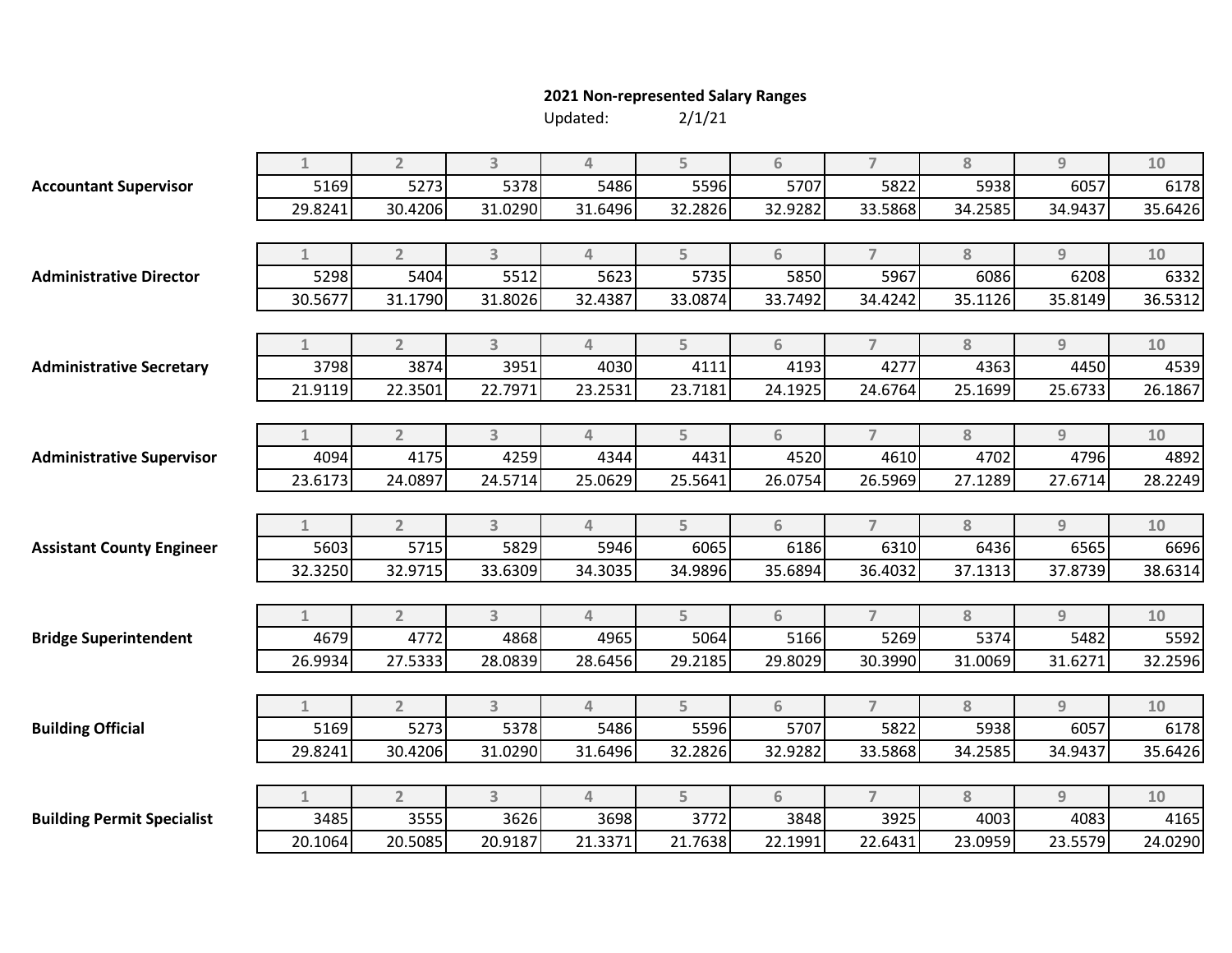|                                | $\mathbf{1}$ | $\overline{2}$ | 3                       | $\overline{4}$ | 5       | 6       | $\overline{7}$ | 8       | $\overline{9}$ | $10$               |
|--------------------------------|--------------|----------------|-------------------------|----------------|---------|---------|----------------|---------|----------------|--------------------|
| <b>Chief Appraiser</b>         | 3548         | 3619           | 3691                    | 3765           | 3841    | 3917    | 3996           | 4076    | 4157           | 4240               |
|                                | 20.4700      | 20.8794        | 21.2970                 | 21.7229        | 22.1574 | 22.6005 | 23.0525        | 23.5136 | 23.9839        | 24.4635            |
|                                |              |                |                         |                |         |         |                |         |                |                    |
|                                | $\mathbf{1}$ | $\overline{2}$ | $\overline{3}$          | 4              | 5       | 6       | $\overline{7}$ | 8       | 9              | 10                 |
| <b>Chief Deputy Coroner</b>    | 4129         | 4212           | 4296                    | 4382           | 4469    | 4559    | 4650           | 4743    | 4838           | 4935               |
|                                | 23.8216      | 24.2980        | 24.7840                 | 25.2797        | 25.7853 | 26.3010 | 26.8270        | 27.3635 | 27.9108        | 28.4690            |
|                                |              |                |                         |                |         |         |                |         |                |                    |
|                                | $\mathbf{1}$ | $\overline{2}$ | $\overline{\mathbf{3}}$ | 4              | 5       | 6       | $\overline{7}$ | 8       | 9              | 10                 |
| <b>Chief Deputy Prosecutor</b> | 6573         | 6704           | 6838                    | 6975           | 7114    | 7257    | 7402           | 7550    | 7701           | 7855               |
|                                | 37.9197      | 38.6781        | 39.4516                 | 40.2406        | 41.0455 | 41.8664 | 42.7037        | 43.5578 |                | 44.4289 45.3175077 |
|                                |              |                |                         |                |         |         |                |         |                |                    |
|                                | $\mathbf{1}$ | $2^{\circ}$    | $\overline{\mathbf{3}}$ | $\overline{4}$ | 5       | 6       | $\overline{7}$ | 8       | 9              | 10                 |
| <b>Clerical Journey</b>        | 2440         | 2489           | 2538                    | 2589           | 2641    | 2694    | 2748           | 2803    | 2859           | 2916               |
|                                | 14.0762      | 14.3577        | 14.6448                 | 14.9377        | 15.2365 | 15.5412 | 15.8520        | 16.1691 | 16.4925        | 16.8223            |
|                                |              |                |                         |                |         |         |                |         |                |                    |
|                                | $\mathbf{1}$ | $2^{\circ}$    | $\overline{3}$          | 4              | 5       | 6       | $\overline{7}$ | 8       | 9              | 10                 |
| <b>Clerk of the Board I</b>    | 4317         | 4404           | 4492                    | 4582           | 4673    | 4767    | 4862           | 4959    | 5058           | 5160               |
|                                | 24.9077      | 25.4058        | 25.9140                 | 26.4322        | 26.9609 | 27.5001 | 28.0501        | 28.6111 | 29.1833        | 29.7670            |
|                                |              |                |                         |                |         |         |                |         |                |                    |
|                                | $\mathbf{1}$ | $\overline{2}$ | $\overline{3}$          | $\overline{4}$ | 5       | 6       | $\overline{7}$ | 8       | 9              | 10                 |
| <b>Clerk of the Board II</b>   | 4447         | 4536           | 4627                    | 4719           | 4814    | 4910    | 5008           | 5109    | 5211           | 5315               |
|                                | 25.6579      | 26.1710        | 26.6944                 | 27.2283        | 27.7729 | 28.3283 | 28.8949        | 29.4728 | 30.0623        | 30.6635            |
|                                |              |                |                         |                |         |         |                |         |                |                    |
|                                | $\mathbf{1}$ | $\overline{2}$ | $\overline{\mathbf{3}}$ | $\overline{4}$ | 5       | 6       | $\overline{7}$ | 8       | 9              | 10                 |
| <b>Clerk of the Board III</b>  | 4891         | 4989           | 5089                    | 5191           | 5295    | 5401    | 5509           | 5619    | 5731           | 5846               |
|                                | 28.2206      | 28.7850        | 29.3607                 | 29.9480        | 30.5469 | 31.1579 | 31.7810        | 32.4166 | 33.0650        | 33.7263            |
|                                |              |                |                         |                |         |         |                |         |                |                    |
|                                |              |                |                         |                |         |         |                |         |                |                    |

**Communications System Mgr** 10894

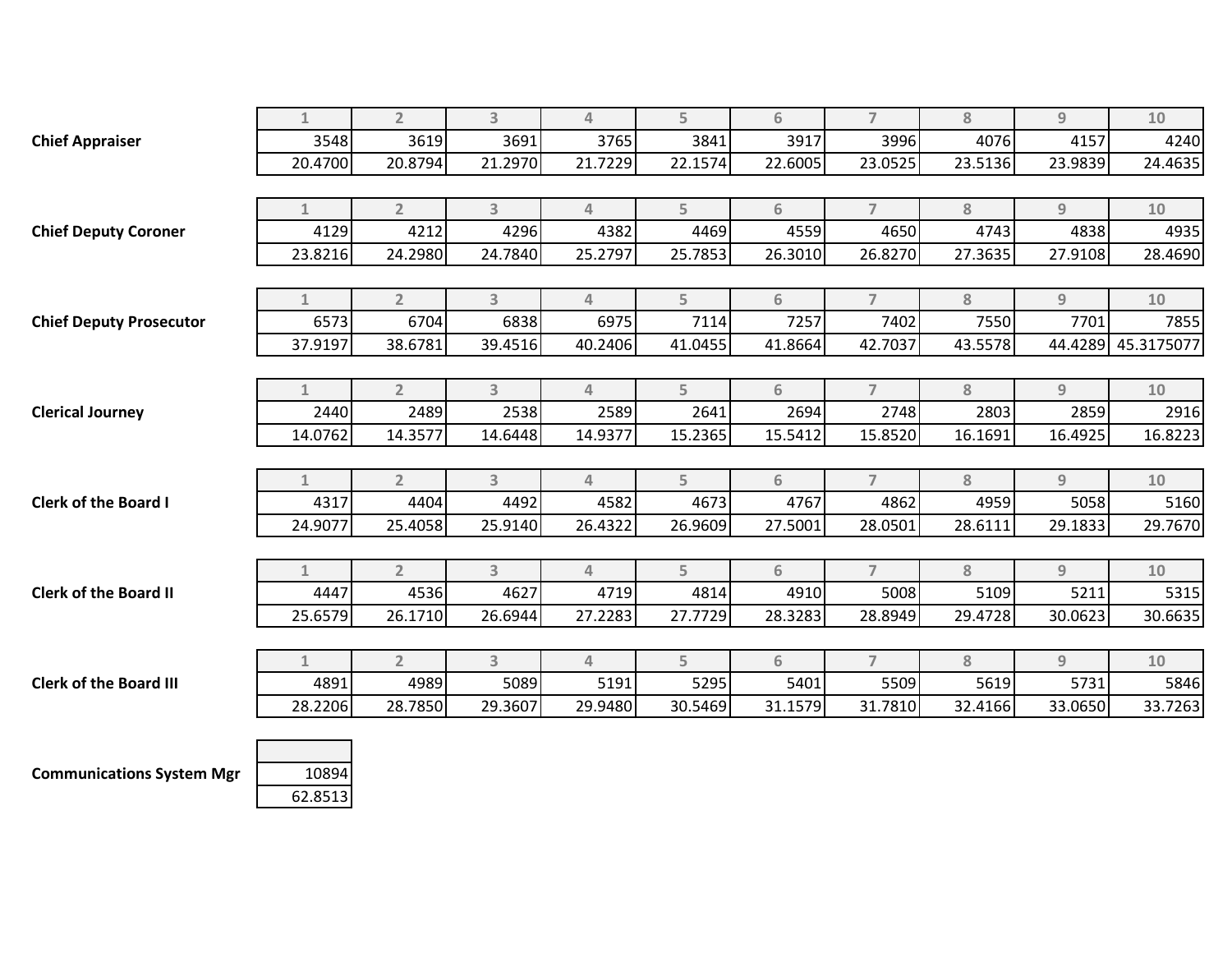|                                       | $\mathbf{1}$    | $\overline{2}$ | 3              | $\overline{4}$ | 5       | 6       | $\overline{7}$ | 8       | $\overline{9}$ | 10      |
|---------------------------------------|-----------------|----------------|----------------|----------------|---------|---------|----------------|---------|----------------|---------|
| <b>Computer Support Specialist</b>    | 3427            | 3495           | 3565           | 3637           | 3709    | 3784    | 3859           | 3936    | 4015           | 4095    |
|                                       | 19.7708         | 20.1662        | 20.5695        | 20.9809        | 21.4005 | 21.8286 | 22.2651        | 22.7104 | 23.1646        | 23.6279 |
|                                       |                 |                |                |                |         |         |                |         |                |         |
|                                       | $\mathbf{1}$    | $\overline{2}$ | 3              | $\overline{4}$ | 5       | 6       | $\overline{7}$ | 8       | $\overline{9}$ | $10$    |
|                                       | 3495            | 3565           | 3637           | 3709           | 3784    | 3859    | 3936           | 4015    | 4095           | 4177    |
| <b>Computer Support Specialist II</b> | 20.1662         | 20.5695        | 20.9809        | 21.4005        | 21.8286 | 22.2651 | 22.7104        | 23.1646 | 23.6279        | 24.1005 |
|                                       |                 |                |                |                |         |         |                |         |                |         |
|                                       | $\mathbf{1}$    | $\overline{2}$ | 3              | $\overline{4}$ | 5       | 6       | $\overline{7}$ | 8       | 9              | 10      |
| <b>Court Administrator</b>            | 3867            | 3944           | 4023           | 4104           | 4186    | 4269    | 4355           | 4442    | 4531           | 4621    |
|                                       | 22.3100         | 22.7562        | 23.2113        | 23.6755        | 24.1490 | 24.6320 | 25.1246        | 25.6271 | 26.1397        | 26.6625 |
|                                       |                 |                |                |                |         |         |                |         |                |         |
|                                       | $\mathbf{1}$    | $\overline{2}$ | 3              | 4              | 5       | 6       | $\overline{7}$ | 8       | 9              | 10      |
| <b>Deputy Coroner</b>                 | 3753            | 3828           | 3905           | 3983           | 4063    | 4144    | 4227           | 4311    | 4397           | 4485    |
|                                       | 21.6536         | 22.0867        | 22.5284        | 22.9790        | 23.4386 | 23.9073 | 24.3855        | 24.8732 | 25.3706        | 25.8781 |
| <b>Deputy Coroner - Trainee</b>       | 3173<br>18.3041 |                |                |                |         |         |                |         |                |         |
|                                       | $\mathbf{1}$    | $\overline{2}$ | 3              | $\Delta$       | 5       | 6       | $\overline{7}$ | 8       | 9              | 10      |
| <b>Deputy Health Director</b>         | 4768            | 4864           | 4961           | 5060           | 5162    | 5265    | 5370           | 5477    | 5587           | 5699    |
|                                       | 27.5109         | 28.0612        | 28.6224        | 29.1948        | 29.7787 | 30.3743 | 30.9818        | 31.6014 | 32.2335        | 32.8781 |
|                                       |                 |                |                |                |         |         |                |         |                |         |
|                                       | $\mathbf{1}$    | $\overline{2}$ | $\overline{3}$ | $\overline{4}$ | 5       | 6       | $\overline{7}$ | 8       | 9              | 10      |
| <b>Deputy Prosecutor</b>              | 4971            | 5070           | 5171           | 5275           | 5380    | 5488    | 5598           | 5710    | 5824           | 5940    |
|                                       | 28.6768         | 29.2503        | 29.8353        | 30.4321        | 31.0407 | 31.6615 | 32.2947        | 32.9406 | 33.5994        | 34.2714 |
|                                       |                 |                |                |                |         |         |                |         |                |         |
|                                       | $\mathbf{1}$    | $\overline{2}$ | 3              | $\overline{4}$ | 5       | 6       | $\overline{7}$ | 8       | $\overline{9}$ | 10      |
| Dev Svcs Coord/Fair Manager           | 4924            | 5023           | 5123           | 5226           | 5330    | 5437    | 5546           | 5657    | 5770           | 5885    |
|                                       | 28.4105         | 28.9787        | 29.5583        | 30.1494        | 30.7524 | 31.3675 | 31.9948        | 32.6347 | 33.2874        | 33.9532 |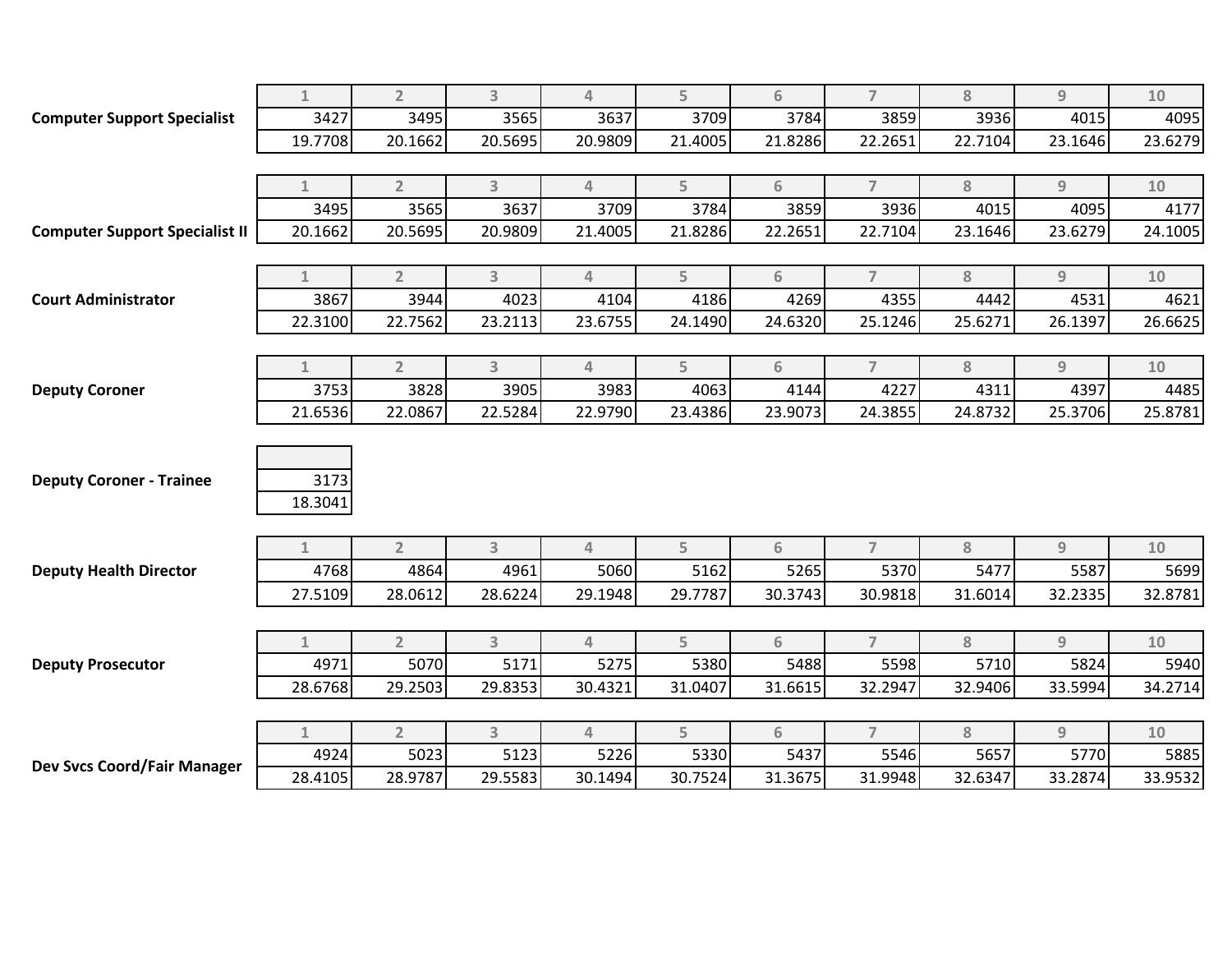|                                          | $\mathbf{1}$ | $\overline{2}$ | 3              | $\overline{4}$ | 5       | 6       | $\overline{7}$ | 8       | 9       | 10      |
|------------------------------------------|--------------|----------------|----------------|----------------|---------|---------|----------------|---------|---------|---------|
| <b>Elections Supervisor</b>              | 4208         | 4292           | 4378           | 4466           | 4555    | 4646    | 4739           | 4834    | 4930    | 5029    |
|                                          | 24.2779      | 24.7635        | 25.2587        | 25.7639        | 26.2792 | 26.8048 | 27.3409        | 27.8877 | 28.4454 | 29.0144 |
|                                          |              |                |                |                |         |         |                |         |         |         |
|                                          | 1            | $\overline{2}$ | $\overline{3}$ | $\overline{4}$ | 5       | 6       | $\overline{7}$ | 8       | 9       | 10      |
| <b>Emergency Management Dir</b>          | 5298         | 5404           | 5512           | 5623           | 5735    | 5850    | 5967           | 6086    | 6208    | 6332    |
|                                          | 30.5677      | 31.1790        | 31.8026        | 32.4387        | 33.0874 | 33.7492 | 34.4242        | 35.1126 | 35.8149 | 36.5312 |
|                                          |              |                |                |                |         |         |                |         |         |         |
|                                          | $\mathbf{1}$ | $\overline{2}$ | $\overline{3}$ | $\Delta$       | 5       | 6       | $\overline{7}$ | 8       | 9       | 10      |
| <b>EM/PDS/Fair Director</b>              | 7038         | 7179           | 7322           | 7469           | 7618    | 7770l   | 7926           | 8084    | 8246    | 8411    |
|                                          | 40.6043      | 41.4164        | 42.2447        | 43.0896        | 43.9514 | 44.8305 | 45.7271        | 46.6416 | 47.5744 | 48.5259 |
|                                          |              |                |                |                |         |         |                |         |         |         |
|                                          | $\mathbf{1}$ | $\overline{2}$ | $\overline{3}$ | $\overline{4}$ | 5       | 6       | $\overline{7}$ | 8       | 9       | 10      |
| <b>EM/PDS/FFM Director</b>               | 7311         | 7458           | 7607           | 7759           | 7914    | 8072    | 8234           | 8398    | 8566    | 8738    |
|                                          | 42.1818      | 43.0254        | 43.8859        | 44.7637        | 45.6589 | 46.5721 | 47.5036        | 48.4536 | 49.4227 | 50.4112 |
|                                          |              |                |                |                |         |         |                |         |         |         |
|                                          | $\mathbf{1}$ | $\overline{2}$ | 3              | $\overline{4}$ | 5       | 6       | $\overline{7}$ | 8       | 9       | $10$    |
|                                          | 4595         | 4687           | 4781           | 4877           | 4974    | 5074    | 5175           | 5278    | 5384    | 5492    |
| <b>Environmental Health Director</b>     | 26.5115      | 27.0417        | 27.5826        | 28.1342        | 28.6969 | 29.2708 | 29.8563        | 30.4534 | 31.0625 | 31.6837 |
|                                          |              |                |                |                |         |         |                |         |         |         |
|                                          | $\mathbf{1}$ | $\overline{2}$ | 3              | $\overline{4}$ | 5       | 6       | $\overline{7}$ | 8       | 9       | $10$    |
| <b>Facilities Management</b>             | 4199         | 4283           | 4368           | 4456           | 4545    | 4636    | 4728           | 4823    | 4919    | 5018    |
| <b>Director</b>                          | 24.2235      | 24.7080        | 25.2021        | 25.7062        | 26.2203 | 26.7447 | 27.2796        | 27.8252 | 28.3817 | 28.9493 |
|                                          |              |                |                |                |         |         |                |         |         |         |
|                                          | $\mathbf{1}$ | $\overline{2}$ | $\overline{3}$ | $\overline{4}$ | 5       | 6       | $\overline{7}$ | 8       | 9       | 10      |
| <b>Facilities Maintenance</b>            | 3778         | 3854           | 3931           | 4010           | 4090    | 4172    | 4255           | 4340    | 4427    | 4516    |
| <b>Manager</b>                           | 21.7989      | 22.2348        | 22.6795        | 23.1331        | 23.5958 | 24.0677 | 24.5491        | 25.0400 | 25.5408 | 26.0517 |
|                                          |              |                |                |                |         |         |                |         |         |         |
|                                          | $\mathbf{1}$ | $\overline{2}$ | $\overline{3}$ | $\overline{4}$ | 5       | 6       | $\overline{7}$ | 8       | 9       | 10      |
| <b>Fair/Fairgrounds &amp; Facilities</b> | 4459         | 4548           | 4639           | 4731           | 4826    | 4923    | 5021           | 5121    | 5224    | 5328    |
| Dir                                      | 25.7229      | 26.2374        | 26.7621        | 27.2974        | 27.8433 | 28.4002 | 28.9682        | 29.5475 | 30.1385 | 30.7413 |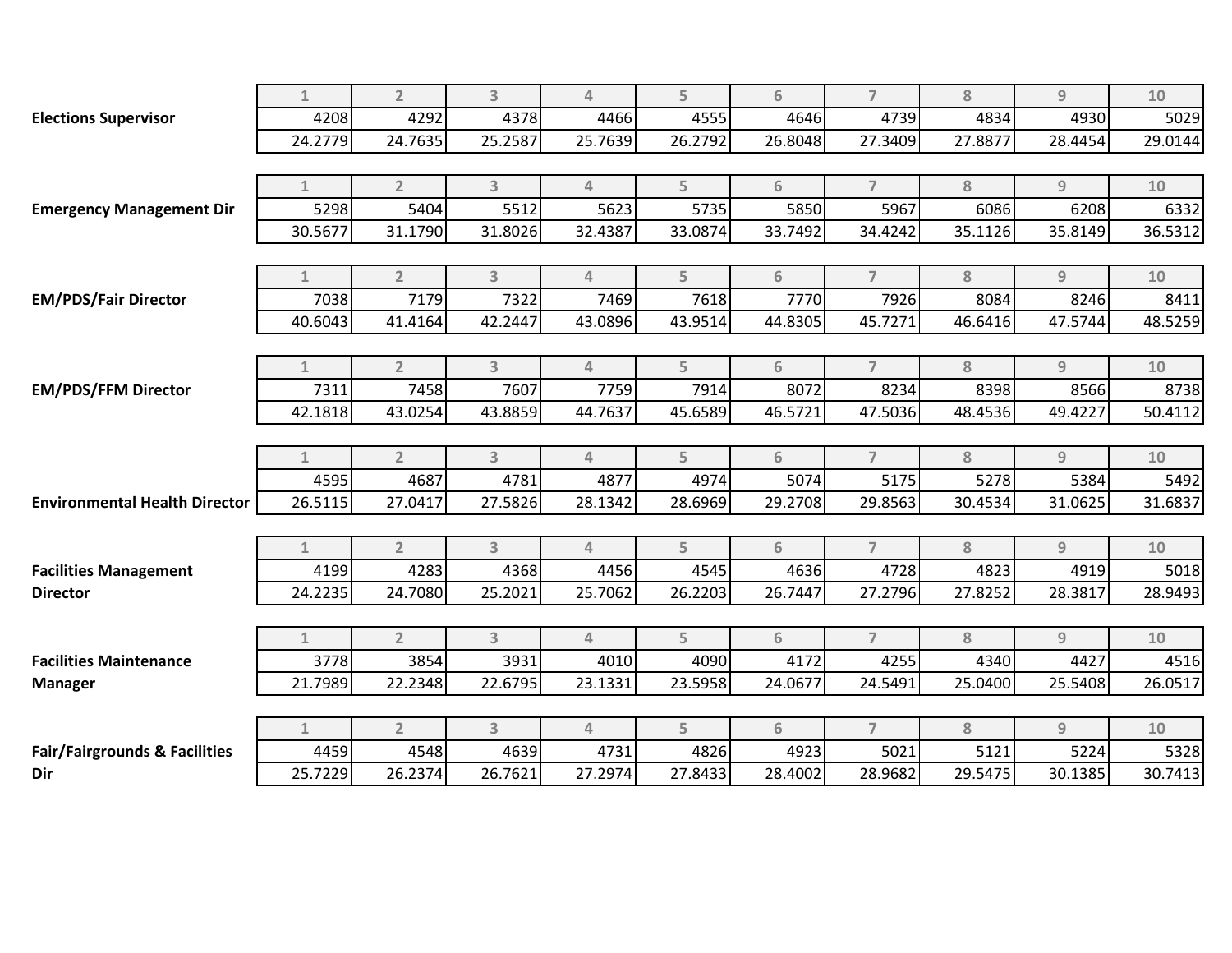|                                        | $\mathbf{1}$ | $\overline{2}$ | 3       | $\overline{4}$ | 5       | 6       | $\overline{7}$ | 8       | 9              | 10      |
|----------------------------------------|--------------|----------------|---------|----------------|---------|---------|----------------|---------|----------------|---------|
| <b>Family Court Supervisor</b>         | 4254         | 4339           | 4426    | 4514           | 4604    | 4696    | 4790           | 4886    | 4984           | 5084    |
|                                        | 24.5410      | 25.0318        | 25.5325 | 26.0431        | 26.5640 | 27.0952 | 27.6372        | 28.1899 | 28.7537        | 29.3288 |
|                                        |              |                |         |                |         |         |                |         |                |         |
|                                        | $\mathbf{1}$ | $\overline{2}$ | 3       | $\overline{4}$ | 5       | 6       | $\overline{7}$ | 8       | 9              | 10      |
| <b>Field Supervisor</b>                | 4285         | 4371           | 4459    | 4548           | 4639    | 4731    | 4826           | 4923    | 5021           | 5122    |
|                                        | 24.7242      | 25.2187        | 25.7231 | 26.2376        | 26.7623 | 27.2976 | 27.8435        | 28.4004 | 28.9684        | 29.5478 |
|                                        |              |                |         |                |         |         |                |         |                |         |
|                                        | $\mathbf{1}$ | $\overline{2}$ | 3       | $\overline{4}$ | 5       | 6       | $\overline{7}$ | 8       | 9              | $10$    |
| <b>Financial Specialist 1</b>          | 2659         | 2712           | 2766    | 2821           | 2878    | 2935    | 2994           | 3054    | 3115           | 3177    |
|                                        | 15.3392      | 15.6460        | 15.9589 | 16.2781        | 16.6037 | 16.9358 | 17.2745        | 17.6200 | 17.9724        | 18.3318 |
|                                        |              |                |         |                |         |         |                |         |                |         |
|                                        | $\mathbf{1}$ | $\overline{2}$ | 3       | $\overline{4}$ | 5       | 6       | $\overline{7}$ | 8       | 9              | 10      |
| <b>Financial Specialist 5 (Act Sr)</b> | 4091         | 4173           | 4256    | 4342           | 4428    | 4517    | 4607           | 4699    | 4793           | 4889    |
|                                        | 23.6034      | 24.0754        | 24.5569 | 25.0481        | 25.5490 | 26.0600 | 26.5812        | 27.1128 | 27.6551        | 28.2082 |
|                                        |              |                |         |                |         |         |                |         |                |         |
|                                        | $\mathbf{1}$ | $\overline{2}$ | 3       | $\overline{4}$ | 5       | 6       | $\overline{7}$ | 8       | $\overline{9}$ | $10$    |
| <b>Human Resources Director</b>        | 5697         | 5811           | 5927    | 6045           | 6166    | 6290    | 6415           | 6544    | 6675           | 6808    |
|                                        | 32.8661      | 33.5234        | 34.1939 | 34.8778        | 35.5753 | 36.2868 | 37.0126        | 37.7528 | 38.5079        | 39.2780 |
|                                        |              |                |         |                |         |         |                |         |                |         |
|                                        | $\mathbf{1}$ | $\overline{2}$ | 3       | $\overline{4}$ | 5       | 6       | $\overline{7}$ | 8       | 9              | 10      |
| <b>Inspector - Sheriff</b>             | 4459         | 4548           | 4639    | 4731           | 4826    | 4923    | 5021           | 5121    | 5224           | 5328    |
|                                        | 25.7229      | 26.2374        | 26.7621 | 27.2974        | 27.8433 | 28.4002 | 28.9682        | 29.5475 | 30.1385        | 30.7413 |
|                                        |              |                |         |                |         |         |                |         |                |         |
|                                        | $\mathbf{1}$ | $\overline{2}$ | 3       | $\overline{4}$ | 5       | 6       | $\overline{7}$ | 8       | $\overline{9}$ | 10      |
| <b>IT Director</b>                     | 7015         | 7155           | 7298    | 7444           | 7593    | 7745    | 7900           | 8058    | 8219           | 8383    |
|                                        | 40.4693      | 41.2787        | 42.1043 | 42.9464        | 43.8053 | 44.6814 | 45.5750        | 46.4865 | 47.4163        | 48.3646 |
|                                        |              |                |         |                |         |         |                |         |                |         |



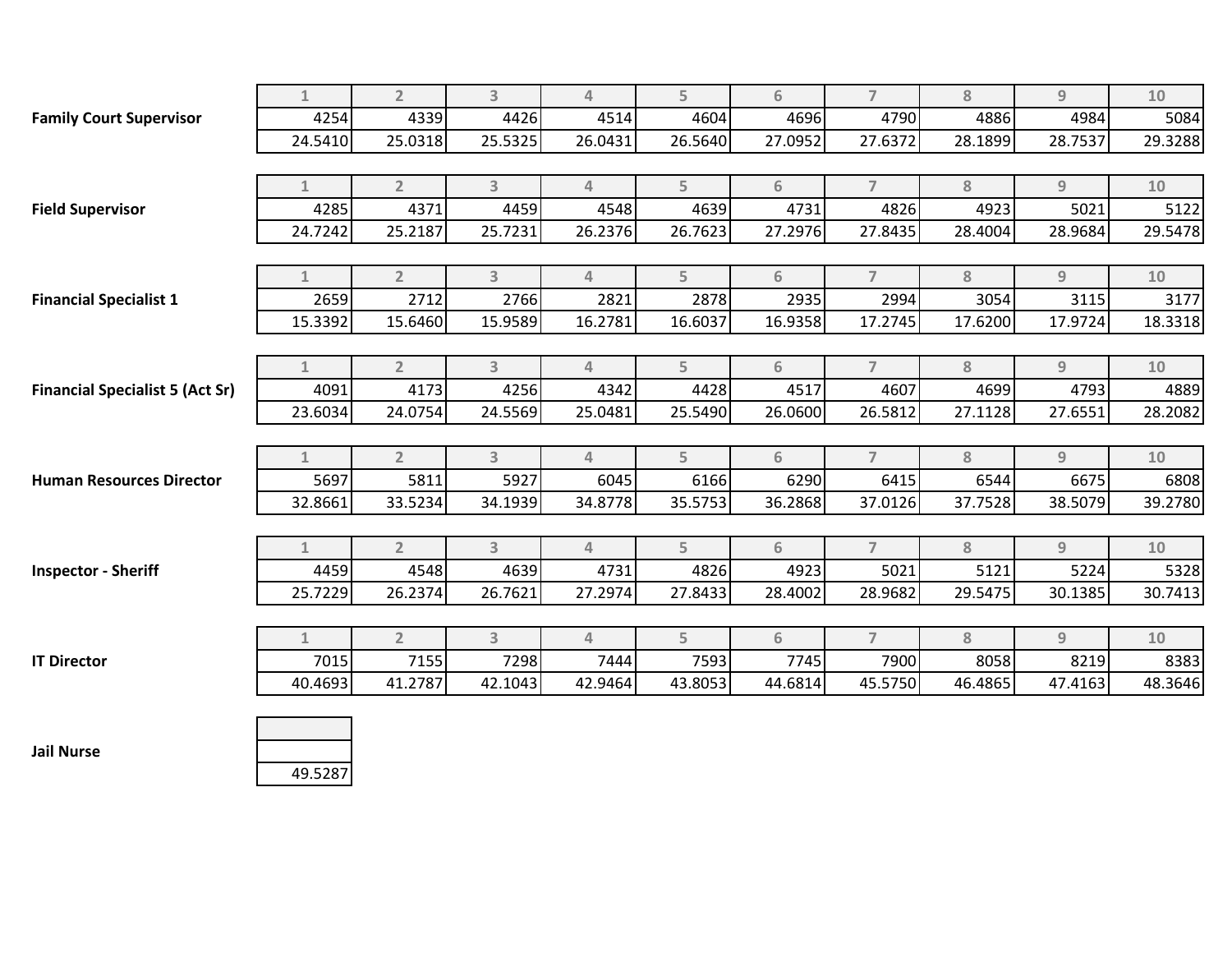**Jail Superintendent** 6132

## 35.3776

|                                           | $\mathbf{1}$ | $\overline{2}$ | 3                       | $\overline{4}$ | 5       | 6       | $\overline{7}$ | 8       | $\overline{9}$ | 10      |
|-------------------------------------------|--------------|----------------|-------------------------|----------------|---------|---------|----------------|---------|----------------|---------|
| <b>Judicial Services Director</b>         | 4216         | 4301           | 4387                    | 4474           | 4564    | 4655    | 4748           | 4843    | 4940           | 5039    |
|                                           | 24.3254      | 24.8119        | 25.3081                 | 25.8143        | 26.3306 | 26.8572 | 27.3944        | 27.9422 | 28.5011        | 29.0711 |
|                                           |              |                |                         |                |         |         |                |         |                |         |
|                                           | $\mathbf{1}$ | $\overline{2}$ | 3                       | $\overline{4}$ | 5       | 6       | $\overline{7}$ | 8       | $\overline{9}$ | 10      |
| <b>Juvenile &amp; Family Services Dir</b> | 5903         | 6021           | 6141                    | 6264           | 6389    | 6517    | 6647           | 6780    | 6916           | 7054    |
|                                           | 34.0544      | 34.7355        | 35.4302                 | 36.1388        | 36.8616 | 37.5988 | 38.3508        | 39.1178 | 39.9002        | 40.6982 |
|                                           |              |                |                         |                |         |         |                |         |                |         |
|                                           | $\mathbf{1}$ | $\overline{2}$ | 3                       | $\overline{4}$ | 5       | 6       | $\overline{7}$ | 8       | $\overline{9}$ | 10      |
| <b>Licensing/Recording</b>                | 3480         | 3549           | 3620                    | 3693           | 3767    | 3842    | 3919           | 3997    | 4077           | 4159    |
| <b>Supervisor</b>                         | 20.0762      | 20.4777        | 20.8873                 | 21.3050        | 21.7311 | 22.1657 | 22.6090        | 23.0612 | 23.5224        | 23.9929 |
|                                           |              |                |                         |                |         |         |                |         |                |         |
|                                           | $\mathbf{1}$ | $\overline{2}$ | $\overline{3}$          | $\overline{4}$ | 5       | 6       | $\overline{7}$ | 8       | $\overline{9}$ | 10      |
| <b>Network Administrator</b>              | 4553         | 4644           | 4737                    | 4832           | 4929    | 5027    | 5128           | 5230    | 5335           | 5442    |
|                                           | 26.2701      | 26.7955        | 27.3314                 | 27.8780        | 28.4356 | 29.0043 | 29.5844        | 30.1761 | 30.7796        | 31.3952 |
|                                           |              |                |                         |                |         |         |                |         |                |         |
|                                           | $\mathbf{1}$ | $\overline{2}$ | $\overline{3}$          | 4              | 5       | 6       | $\overline{7}$ | 8       | $\overline{9}$ | 10      |
| <b>Office Coordinator</b>                 | 2986         | 3045           | 3106                    | 3169           | 3232    | 3297    | 3362           | 3430    | 3498           | 3568    |
|                                           | 17.2260      | 17.5705        | 17.9219                 | 18.2804        | 18.6460 | 19.0189 | 19.3993        | 19.7873 | 20.1830        | 20.5867 |
|                                           |              |                |                         |                |         |         |                |         |                |         |
|                                           | $\mathbf{1}$ | $\overline{2}$ | $\overline{\mathbf{3}}$ | $\overline{4}$ | 5       | 6       | $\overline{7}$ | 8       | $\overline{9}$ | 10      |
| <b>Office Supervisor</b>                  | 3301         | 3367           | 3435                    | 3504           | 3574    | 3645    | 3718           | 3792    | 3868           | 3946    |
|                                           | 19.0472      | 19.4281        | 19.8167                 | 20.2130        | 20.6173 | 21.0297 | 21.4502        | 21.8792 | 22.3168        | 22.7632 |
|                                           |              |                |                         |                |         |         |                |         |                |         |
|                                           | $\mathbf{1}$ | $\overline{2}$ | $\overline{3}$          | $\overline{4}$ | 5       | 6       | $\overline{7}$ | 8       | $\overline{9}$ | 10      |
| <b>Office Specialist II</b>               | 2959         | 3018           | 3078                    | 3140           | 3203    | 3267    | 3332           | 3399    | 3467           | 3536    |
|                                           | 17.0700      | 17.4114        | 17.7596                 | 18.1148        | 18.4771 | 18.8467 | 19.2236        | 19.6081 | 20.0002        | 20.4002 |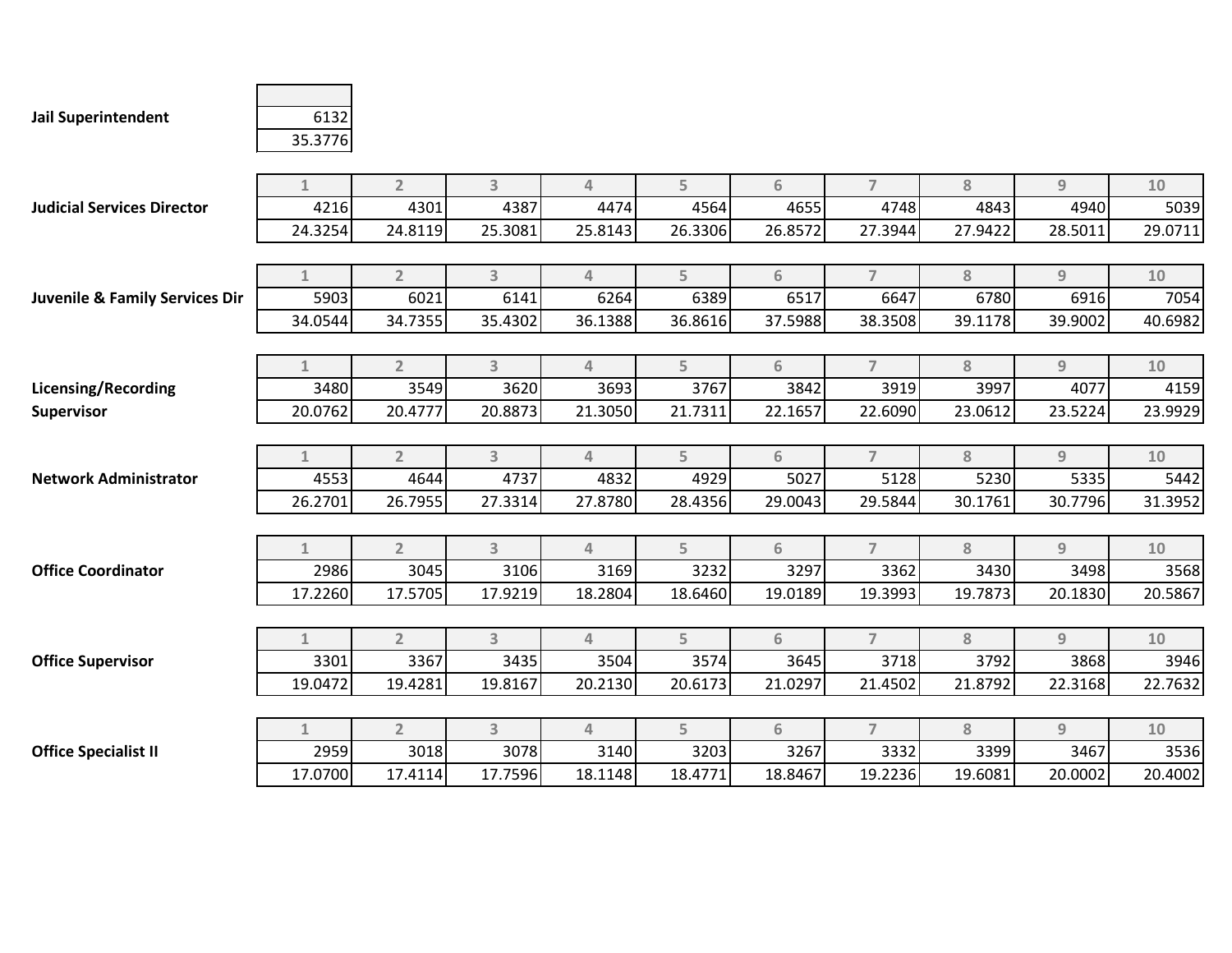|                                                                                                                      | $\mathbf{1}$ | $\overline{2}$ | 3              | $\Delta$       | 5       | 6       | $\overline{7}$ | 8       | $\overline{9}$ | 10      |
|----------------------------------------------------------------------------------------------------------------------|--------------|----------------|----------------|----------------|---------|---------|----------------|---------|----------------|---------|
| <b>Operations Coordinator</b>                                                                                        | 3159         | 3222           | 3287           | 3353           | 3420    | 3488    | 3558           | 3629    | 3702           | 3776    |
|                                                                                                                      | 18.2266      | 18.5912        | 18.9630        | 19.3423        | 19.7291 | 20.1237 | 20.5262        | 20.9367 | 21.3554        | 21.7825 |
|                                                                                                                      |              |                |                |                |         |         |                |         |                |         |
|                                                                                                                      | $\mathbf{1}$ | $\overline{2}$ | $\overline{3}$ | 4              | 5       | 6       | $\overline{7}$ | 8       | 9              | 10      |
| <b>Operations Manager</b>                                                                                            | 5603         | 5715           | 5829           | 5946           | 6065    | 6186    | 6310           | 6436    | 6565           | 6696    |
|                                                                                                                      | 32.3250      | 32.9715        | 33.6309        | 34.3035        | 34.9896 | 35.6894 | 36.4032        | 37.1313 | 37.8739        | 38.6314 |
|                                                                                                                      |              |                |                |                |         |         |                |         |                |         |
|                                                                                                                      | $\mathbf{1}$ | $\overline{2}$ | $\overline{3}$ | $\Delta$       | 5       | 6       | $\overline{7}$ | 8       | 9              | 10      |
| <b>Parks &amp; Developmental Srvcs</b>                                                                               | 5774         | 5890           | 6008           | 6128           | 6250    | 6375    | 6503           | 6633    | 6766           | 6901    |
| Dir                                                                                                                  | 33.3150      | 33.9813        | 34.6609        | 35.3541        | 36.0612 | 36.7824 | 37.5181        | 38.2684 | 39.0338        | 39.8145 |
|                                                                                                                      |              |                |                |                |         |         |                |         |                |         |
|                                                                                                                      | $\mathbf{1}$ | $\overline{2}$ | $\overline{3}$ | 4              | 5       | 6       | $\overline{7}$ | 8       | 9              | 10      |
| <b>Planner-Journey</b>                                                                                               | 4073         | 4155           | 4238           | 4322           | 4409    | 4497    | 4587           | 4679    | 4772           | 4868    |
|                                                                                                                      | 23.4992      | 23.9692        | 24.4486        | 24.9375        | 25.4363 | 25.9450 | 26.4639        | 26.9932 | 27.5331        | 28.0837 |
|                                                                                                                      |              |                |                |                |         |         |                |         |                |         |
|                                                                                                                      | $\mathbf{1}$ | $\overline{2}$ | 3              | 4              | 5       | 6       | $\overline{7}$ | 8       | 9              | 10      |
|                                                                                                                      | 3832         | 3909           | 3987           | 4067           | 4148    | 4231    | 4316           | 4402    | 4490           | 4580    |
|                                                                                                                      | 22.1086      | 22.5508        | 23.0018        | 23.4619        | 23.9311 | 24.4097 | 24.8979        | 25.3959 | 25.9038        | 26.4219 |
|                                                                                                                      |              |                |                |                |         |         |                |         |                |         |
|                                                                                                                      | $\mathbf{1}$ | $\overline{2}$ | 3              | $\overline{4}$ | 5       | 6       | $\overline{7}$ | 8       | 9              | 10      |
|                                                                                                                      | 4459         | 4548           | 4639           | 4731           | 4826    | 4923    | 5021           | 5121    | 5224           | 5328    |
|                                                                                                                      | 25.7229      | 26.2374        | 26.7621        | 27.2974        | 27.8433 | 28.4002 | 28.9682        | 29.5475 | 30.1385        | 30.7413 |
|                                                                                                                      |              |                |                |                |         |         |                |         |                |         |
|                                                                                                                      | $\mathbf{1}$ | $\overline{2}$ | 3              | $\overline{4}$ | 5       | 6       | $\overline{7}$ | 8       | 9              | $10$    |
|                                                                                                                      | 3225         | 3290           | 3356           | 3423           | 3491    | 3561    | 3632           | 3705    | 3779           | 3855    |
|                                                                                                                      | 18.6087      | 18.9809        | 19.3605        | 19.7477        | 20.1426 | 20.5455 | 20.9564        | 21.3755 | 21.8030        | 22.2391 |
|                                                                                                                      |              |                |                |                |         |         |                |         |                |         |
|                                                                                                                      | $\mathbf{1}$ | $\overline{2}$ | $\overline{3}$ | $\overline{4}$ | 5       | 6       | $\overline{7}$ | 8       | 9              | 10      |
|                                                                                                                      | 5169         | 5273           | 5378           | 5486           | 5596    | 5707    | 5822           | 5938    | 6057           | 6178    |
| <b>Program Analyst</b><br><b>Prog/Environ Health Dir</b><br><b>Program Representative</b><br><b>Project Engineer</b> | 29.8241      | 30.4206        | 31.0290        | 31.6496        | 32.2826 | 32.9282 | 33.5868        | 34.2585 | 34.9437        | 35.6426 |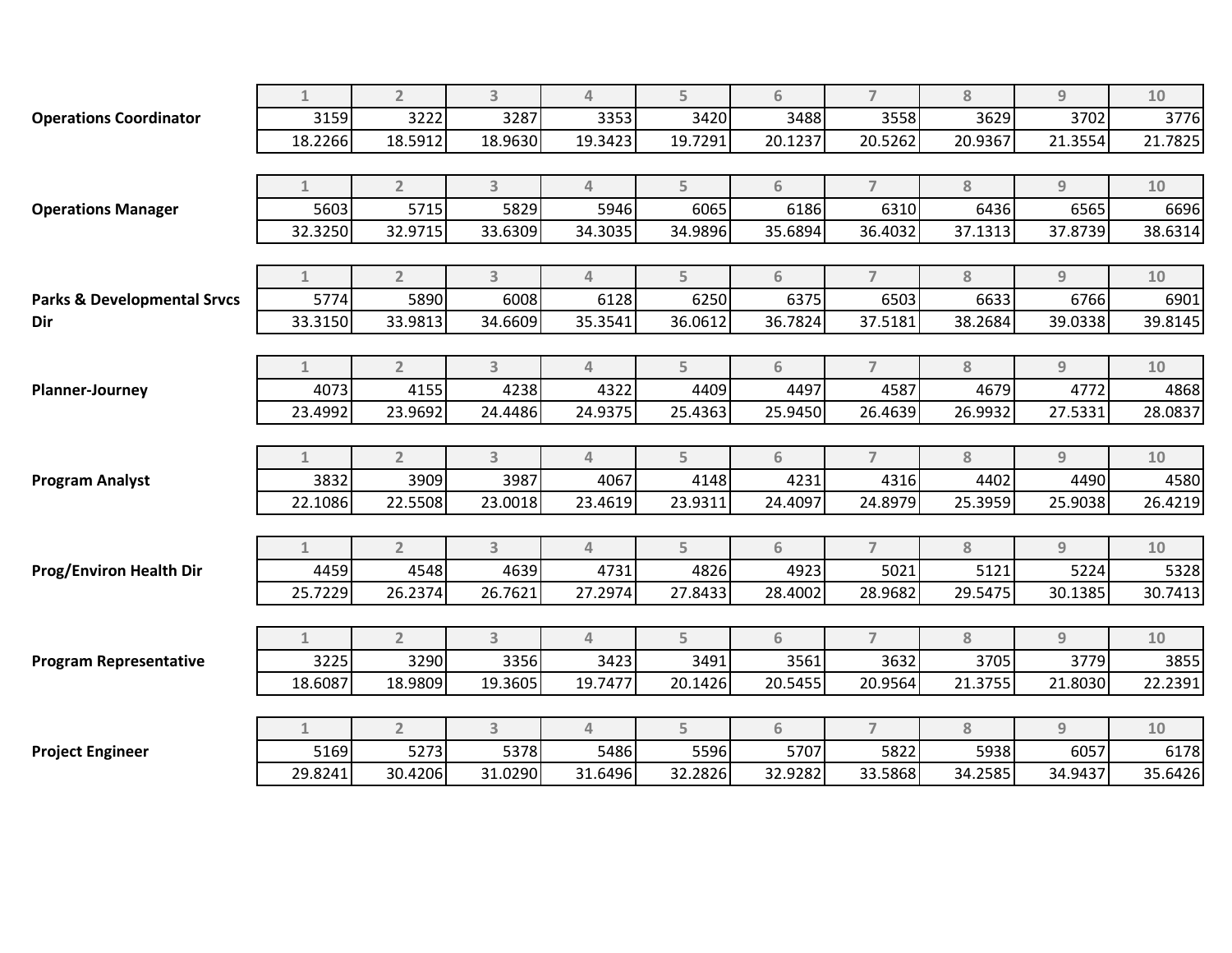|                                        | $\mathbf{1}$ | $\overline{2}$ | $\overline{3}$          | 4        | 5       | 6       | $\overline{7}$ | 8       | $\overline{9}$ | 10      |
|----------------------------------------|--------------|----------------|-------------------------|----------|---------|---------|----------------|---------|----------------|---------|
| <b>Public Health Administrator</b>     | 5298         | 5404           | 5512                    | 5623     | 5735    | 5850    | 5967           | 6086    | 6208           | 6332    |
|                                        | 30.5677      | 31.1790        | 31.8026                 | 32.4387  | 33.0874 | 33.7492 | 34.4242        | 35.1126 | 35.8149        | 36.5312 |
|                                        |              |                |                         |          |         |         |                |         |                |         |
| <b>Public Health Officer (10%</b>      |              |                |                         |          |         |         |                |         |                |         |
| time)                                  | 1615         |                |                         |          |         |         |                |         |                |         |
|                                        |              |                |                         |          |         |         |                |         |                |         |
|                                        | $\mathbf{1}$ | $\overline{2}$ | $\overline{\mathbf{3}}$ | $\Delta$ | 5       | 6       | $\overline{7}$ | 8       | $\overline{9}$ | 10      |
| <b>Public Works Dir/Engineer</b>       | 8811         | 8987           | 9167                    | 9351     | 9538    | 9728    | 9923           | 10121   | 10324          | 10530   |
|                                        | 50.8349      | 51.8516        | 52.8886                 | 53.9464  | 55.0253 | 56.1258 | 57.2483        | 58.3933 | 59.5612        | 60.7524 |
|                                        |              |                |                         |          |         |         |                |         |                |         |
|                                        | $\mathbf{1}$ | $\overline{2}$ | 3                       | $\Delta$ | 5       | 6       | $\overline{7}$ | 8       | $\overline{9}$ | $10$    |
| <b>Road/Street Superintendent</b>      | 4679         | 4772           | 4868                    | 4965     | 5064    | 5166    | 5269           | 5374    | 5482           | 5592    |
|                                        | 26.9934      | 27.5333        | 28.0839                 | 28.6456  | 29.2185 | 29.8029 | 30.3990        | 31.0069 | 31.6271        | 32.2596 |
|                                        |              |                |                         |          |         |         |                |         |                |         |
|                                        | $\mathbf{1}$ | $\overline{2}$ | 3                       | 4        | 5       | 6       | $\overline{7}$ | 8       | 9              | 10      |
| <b>Senior Deputy Prosecutor</b>        | 5715         | 5830           | 5946                    | 6065     | 6187    | 6310    | 6436           | 6565    | 6697           | 6830    |
|                                        | 32.9742      | 33.6337        | 34.3063                 | 34.9925  | 35.6923 | 36.4062 | 37.1343        | 37.8770 | 38.6345        | 39.4072 |
|                                        |              |                |                         |          |         |         |                |         |                |         |
|                                        | $\mathbf{1}$ | $\overline{2}$ | $\overline{3}$          | $\Delta$ | 5       | 6       | $\overline{7}$ | 8       | $\overline{9}$ | $10$    |
| <b>Senior Probation Counselor</b>      | 3867         | 3944           | 4023                    | 4104     | 4186    | 4269    | 4355           | 4442    | 4531           | 4621    |
|                                        | 22.3100      | 22.7562        | 23.2113                 | 23.6755  | 24.1490 | 24.6320 | 25.1246        | 25.6271 | 26.1397        | 26.6625 |
|                                        |              |                |                         |          |         |         |                |         |                |         |
|                                        | $\mathbf{1}$ | $\overline{2}$ | 3                       | 4        | 5       | 6       | $\overline{7}$ | 8       | $\overline{9}$ | 10      |
| <b>Sheriff Admin Assistant</b>         | 3646         | 3719           | 3794                    | 3869     | 3947    | 4026    | 4106           | 4188    | 4272           | 4358    |
|                                        | 21.0364      | 21.4572        | 21.8863                 | 22.3240  | 22.7705 | 23.2259 | 23.6904        | 24.1642 | 24.6475        | 25.1405 |
|                                        |              |                |                         |          |         |         |                |         |                |         |
|                                        | $\mathbf{1}$ | $\overline{2}$ | $\overline{3}$          | 4        | 5       | 6       | $\overline{7}$ | 8       | 9              | 10      |
| <b>Solid Waste Field Supervisor</b>    | 4408         | 4496           | 4586                    | 4677     | 4771    | 4866    | 4964           | 5063    | 5164           | 5267    |
|                                        | 25.4288      | 25.9374        | 26.4561                 | 26.9852  | 27.5249 | 28.0754 | 28.6369        | 29.2097 | 29.7939        | 30.3897 |
|                                        |              |                |                         |          |         |         |                |         |                |         |
|                                        | $\mathbf{1}$ | $\overline{2}$ | $\overline{3}$          | $\Delta$ | 5       | 6       | $\overline{7}$ | 8       | $\overline{9}$ | 10      |
| <b>Solid Waste &amp; Recycling Dir</b> | 5169         | 5273           | 5378                    | 5486     | 5596    | 5707    | 5822           | 5938    | 6057           | 6178    |
|                                        | 29.8241      | 30.4206        | 31.0290                 | 31.6496  | 32.2826 | 32.9282 | 33.5868        | 34.2585 | 34.9437        | 35.6426 |
|                                        |              |                |                         |          |         |         |                |         |                |         |